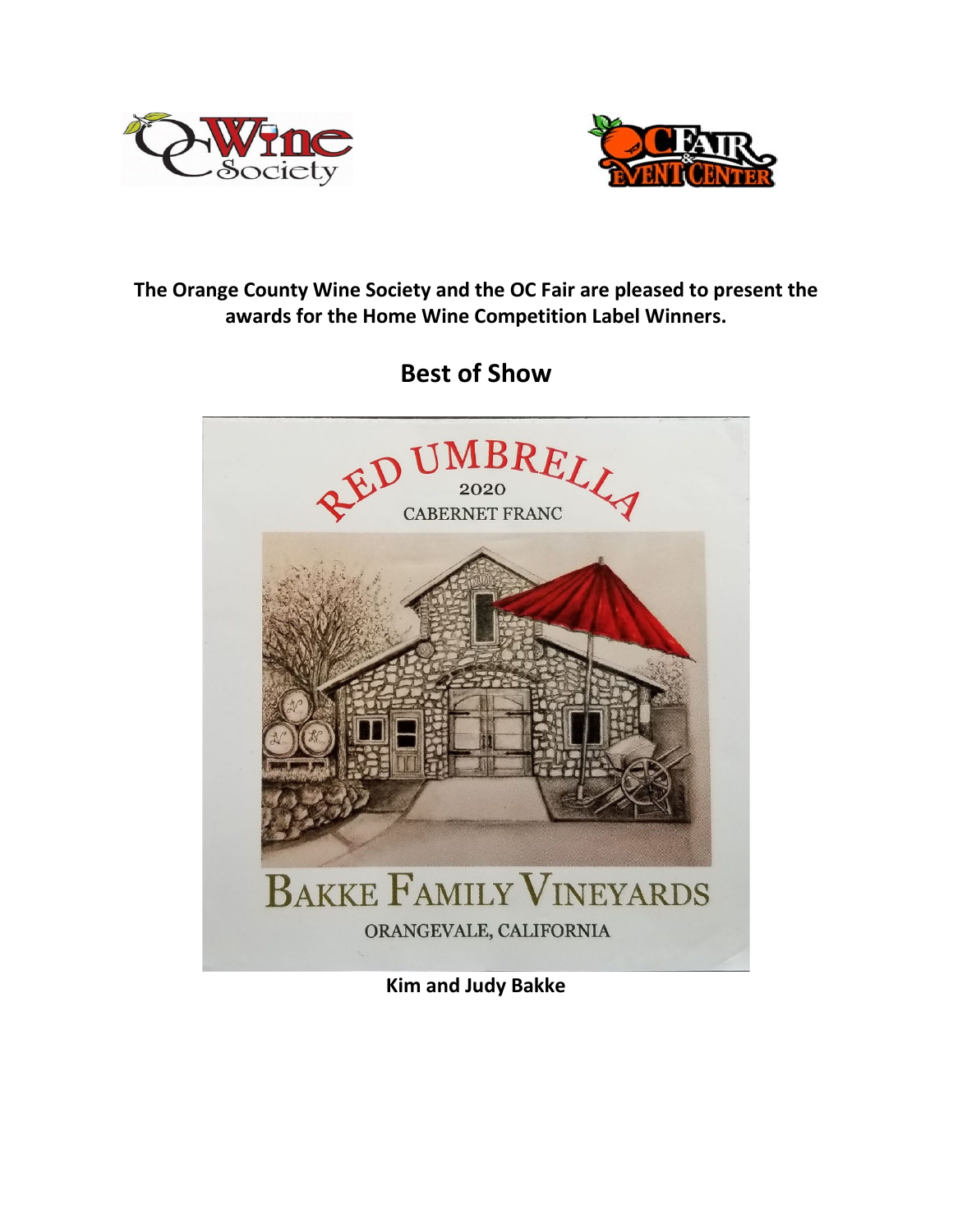| <b>Category</b>               | Award         | Winemaker                      | Internal# |
|-------------------------------|---------------|--------------------------------|-----------|
| <b>Abstract/Non Objective</b> |               |                                |           |
|                               | Silver        | Arango, David                  |           |
|                               | No Show       | Black, Kari                    |           |
|                               | Gold          | Reeve/Norton, John/Bruce       |           |
|                               | No Show       | Teerikorpi, Eero               |           |
|                               | Bronze (3)    | Tuscano, Joseph                |           |
|                               | No Show       | Tymochko, Landon               |           |
|                               | Silver (2)    | Walker, Michelle               | 533, 534  |
|                               | Gold<br>(2)   | Walker, Michelle               | 532, 531  |
| <b>Classic</b>                | No Show       | Adams, Chris                   |           |
|                               | Silver        | Aliotta, Aliotta               |           |
|                               | Gold          | Armstrong/Amireh, Gordon/Elias |           |
|                               | Gold          | Bakke, Kim and Judy (2)        |           |
|                               | Gold          | Bender, Tom                    |           |
|                               | Silver        | Benigni, George                | 471       |
|                               | No Show       | Benigni, George                | 87        |
|                               | No Show       | Bergan, David                  |           |
|                               | No Show       | Black, Kari                    |           |
|                               | Silver        | Boes, Edward                   |           |
|                               | Silver        | Caporicci, Chris               |           |
|                               | Gold          | DeClerk, Brian                 |           |
|                               | Silver        | Drulias, Bill                  |           |
|                               | Silver        | Galloway, Carlin               |           |
|                               | Gold          | Gladysz, Tim                   |           |
|                               | No Show       | Golin, Lyndon                  |           |
|                               | <b>Bronze</b> | Janello, John                  | 416       |
|                               | Silver        | Janello, John                  | 415       |
|                               | No Show       | Kirst, John                    |           |
|                               | <b>Bronze</b> | Morgan, Joe                    | 398       |
|                               | Silver        | Morgan, Joe                    | 395       |
|                               | <b>Bronze</b> | Mork, Eric                     |           |
|                               | No Show       | Newhouse, Leticia              |           |
|                               | Silver        | Poms, Scott                    |           |
|                               | No show       | Robinson, Don                  |           |
|                               | No Show       | Slater, Mitch                  |           |
|                               | Gold          | Stark, Eric                    |           |
|                               | Gold          | Theurich, Jon                  |           |
|                               | Silver        | Van Eden, Marc                 |           |
|                               | No Show       | Van Someren, Steve             |           |

## **Label Winners**